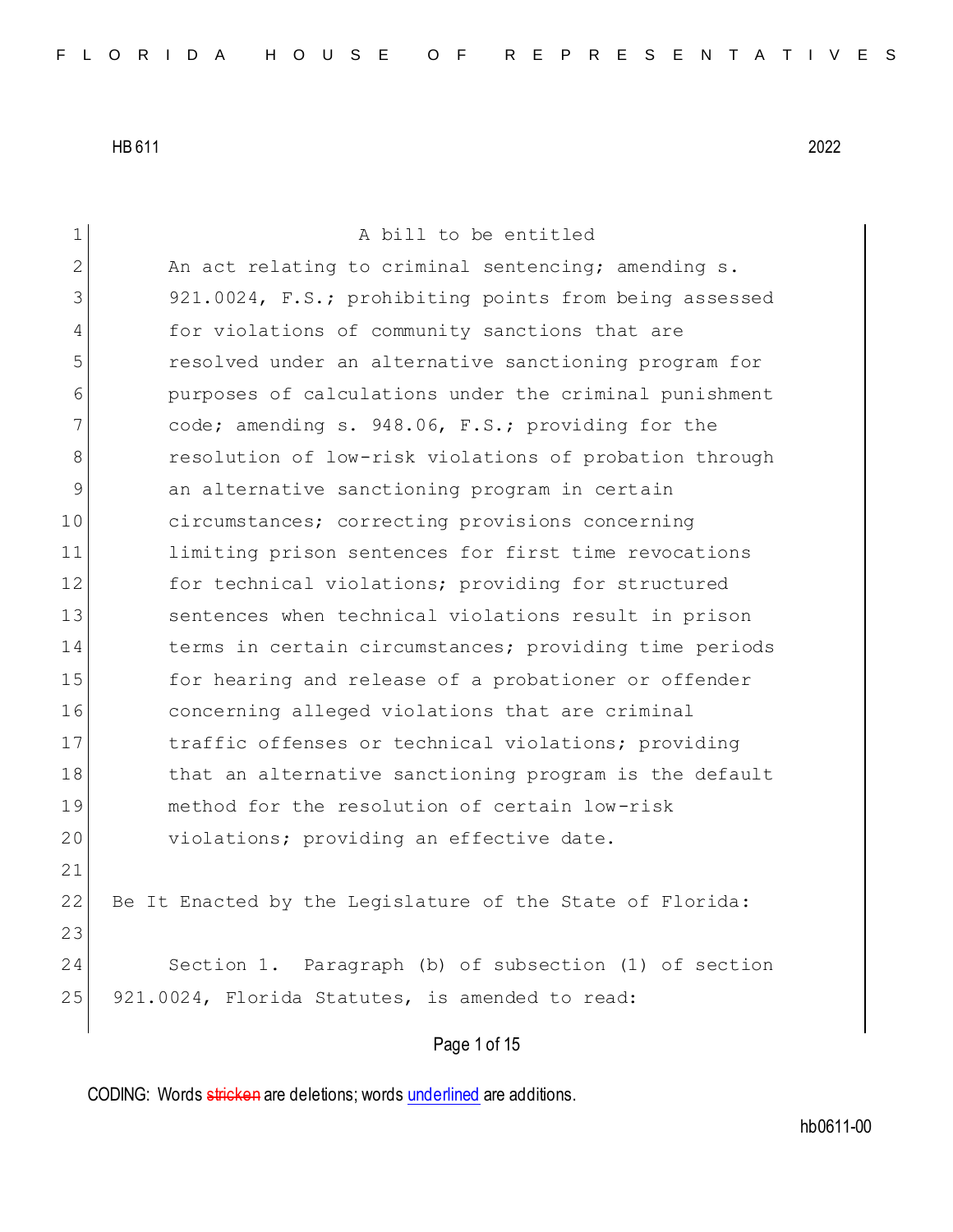26 921.0024 Criminal Punishment Code; worksheet computations; 27 scoresheets.-

| 28 |
|----|
|----|

29 (b) WORKSHEET KEY:

 $(1)$ 

 Legal status points are assessed when any form of legal status existed at the time the offender committed an offense before the court for sentencing. Four (4) sentence points are assessed for 33 an offender's legal status.

34 Community sanction violation points are assessed when a 35 community sanction violation is before the court for sentencing. 36 Six (6) sentence points are assessed for each community sanction 37 violation and each successive community sanction violation, 38 unless any of the following apply:

39 1. If the community sanction violation includes a new 40 felony conviction before the sentencing court, twelve (12) 41 community sanction violation points are assessed for the 42 violation, and for each successive community sanction violation 43 involving a new felony conviction.

44 2. If the community sanction violation is committed by a 45 violent felony offender of special concern as defined in s. 46 948.06:

47 a. Twelve (12) community sanction violation points are 48 assessed for the violation and for each successive violation of 49 felony probation or community control where:

# Page 2 of 15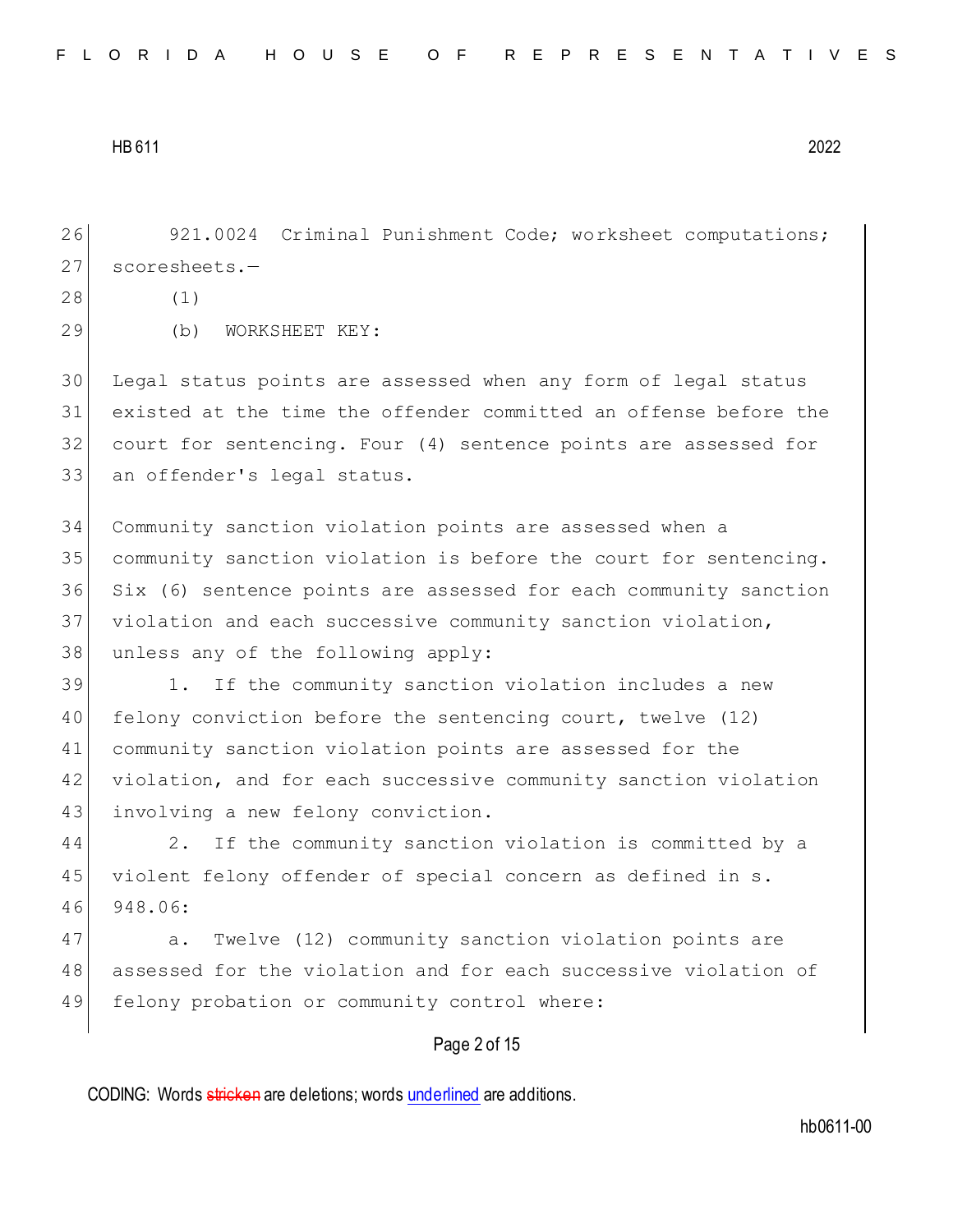50 I. The violation does not include a new felony conviction; 51 and 52 II. The community sanction violation is not based solely 53 on the probationer or offender's failure to pay costs or fines 54 or make restitution payments. 55 b. Twenty-four (24) community sanction violation points 56 are assessed for the violation and for each successive violation 57 of felony probation or community control where the violation 58 includes a new felony conviction. 59 Multiple counts of community sanction violations before the 60 sentencing court shall not be a basis for multiplying the 61 assessment of community sanction violation points. 62 Prior serious felony points: If the offender has a primary 63 offense or any additional offense ranked in level 8, level 9, or 64 level 10, and one or more prior serious felonies, a single 65 assessment of thirty (30) points shall be added. For purposes of 66 this section, a prior serious felony is an offense in the 67 offender's prior record that is ranked in level 8, level 9, or 68 level 10 under s. 921.0022 or s. 921.0023 and for which the 69 offender is serving a sentence of confinement, supervision, or 70 other sanction or for which the offender's date of release from 71 confinement, supervision, or other sanction, whichever is later, 72 is within 3 years before the date the primary offense or any 73 additional offense was committed.

#### Page 3 of 15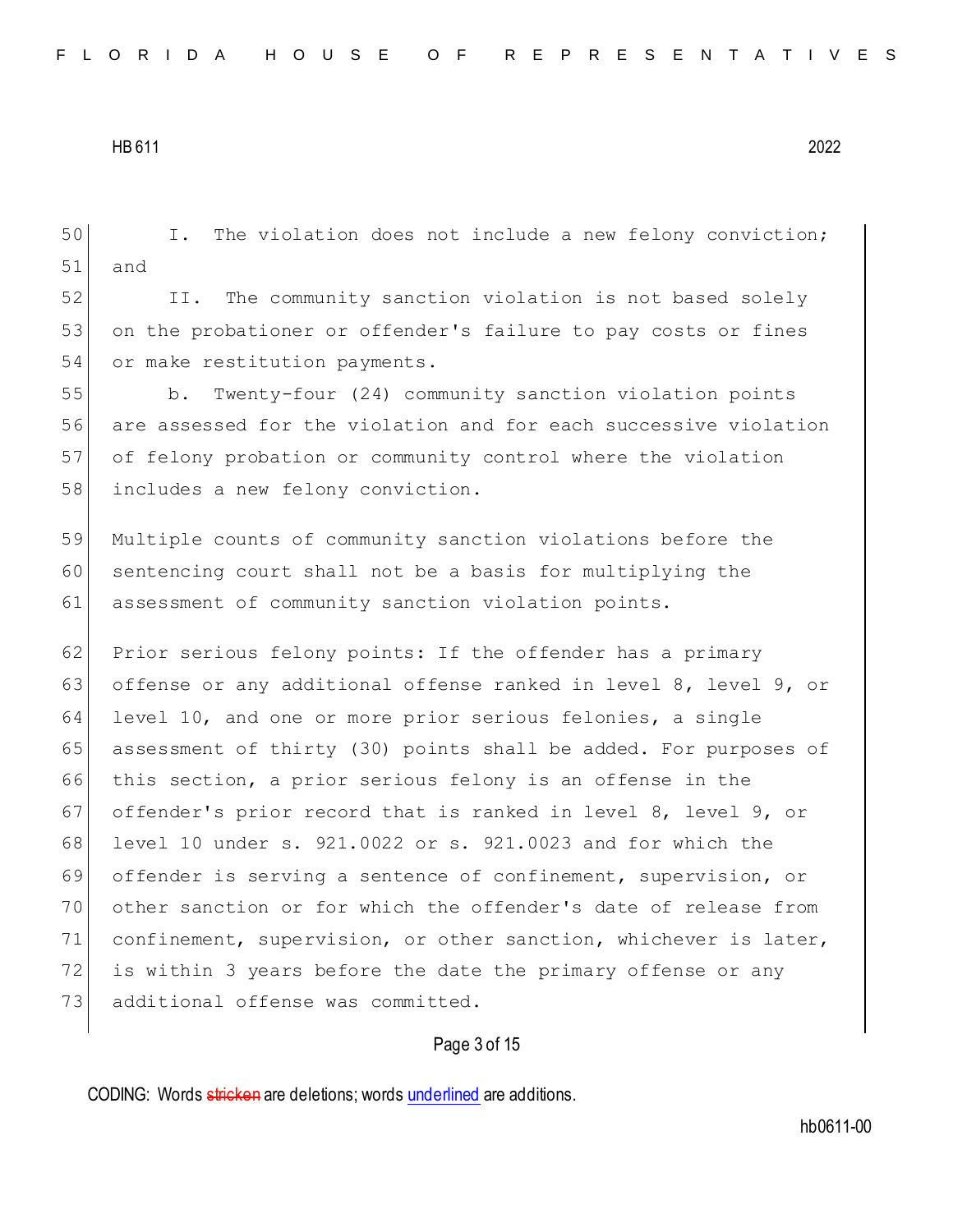74 Prior capital felony points: If the offender has one or more 75 prior capital felonies in the offender's criminal record, points 76 shall be added to the subtotal sentence points of the offender 77 equal to twice the number of points the offender receives for 78 the primary offense and any additional offense. A prior capital 79 felony in the offender's criminal record is a previous capital 80 felony offense for which the offender has entered a plea of nolo 81 contendere or quilty or has been found quilty; or a felony in 82 another jurisdiction which is a capital felony in that 83 jurisdiction, or would be a capital felony if the offense were 84 committed in this state.

85 Possession of a firearm, semiautomatic firearm, or machine gun: 86 If the offender is convicted of committing or attempting to 87 commit any felony other than those enumerated in s. 775.087(2) 88 while having in his or her possession: a firearm as defined in 89 s. 790.001(6), an additional eighteen (18) sentence points are 90 assessed; or if the offender is convicted of committing or 91 attempting to commit any felony other than those enumerated in 92 s. 775.087(3) while having in his or her possession a 93 semiautomatic firearm as defined in s. 775.087(3) or a machine 94 gun as defined in s. 790.001(9), an additional twenty-five (25) 95 | sentence points are assessed.

96 Sentencing multipliers:

Page 4 of 15 97 Drug trafficking: If the primary offense is drug trafficking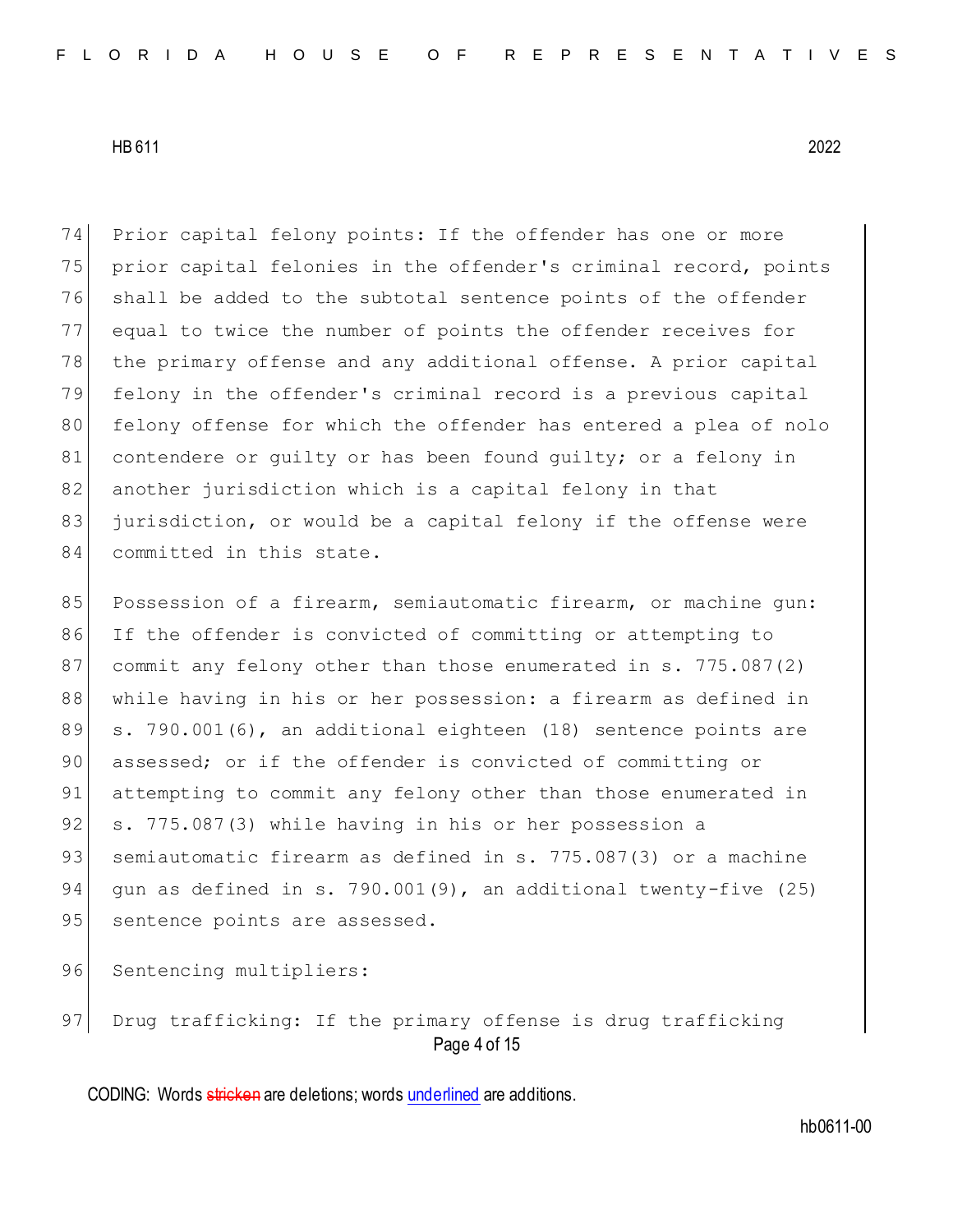98 under s. 893.135, the subtotal sentence points are multiplied, 99 at the discretion of the court, for a level 7 or level 8 100 offense, by 1.5. The state attorney may move the sentencing 101 court to reduce or suspend the sentence of a person convicted of 102 a level 7 or level 8 offense, if the offender provides 103 substantial assistance as described in s. 893.135(4).

 Law enforcement protection: If the primary offense is a 105 violation of the Law Enforcement Protection Act under s.  $775.0823(2)$ ,  $(3)$ , or  $(4)$ , the subtotal sentence points are 107 multiplied by 2.5. If the primary offense is a violation of s.  $775.0823(5)$ ,  $(6)$ ,  $(7)$ ,  $(8)$ , or  $(9)$ , the subtotal sentence points are multiplied by 2.0. If the primary offense is a violation of s. 784.07(3) or s. 775.0875(1), or of the Law Enforcement Protection Act under s. 775.0823(10) or (11), the subtotal 112 sentence points are multiplied by 1.5.

 Grand theft of a motor vehicle: If the primary offense is grand theft of the third degree involving a motor vehicle and in the offender's prior record, there are three or more grand thefts of the third degree involving a motor vehicle, the subtotal 117 sentence points are multiplied by 1.5.

Page 5 of 15 118 Offense related to a criminal gang: If the offender is convicted 119 of the primary offense and committed that offense for the 120 purpose of benefiting, promoting, or furthering the interests of 121 a criminal gang as defined in s. 874.03, the subtotal sentence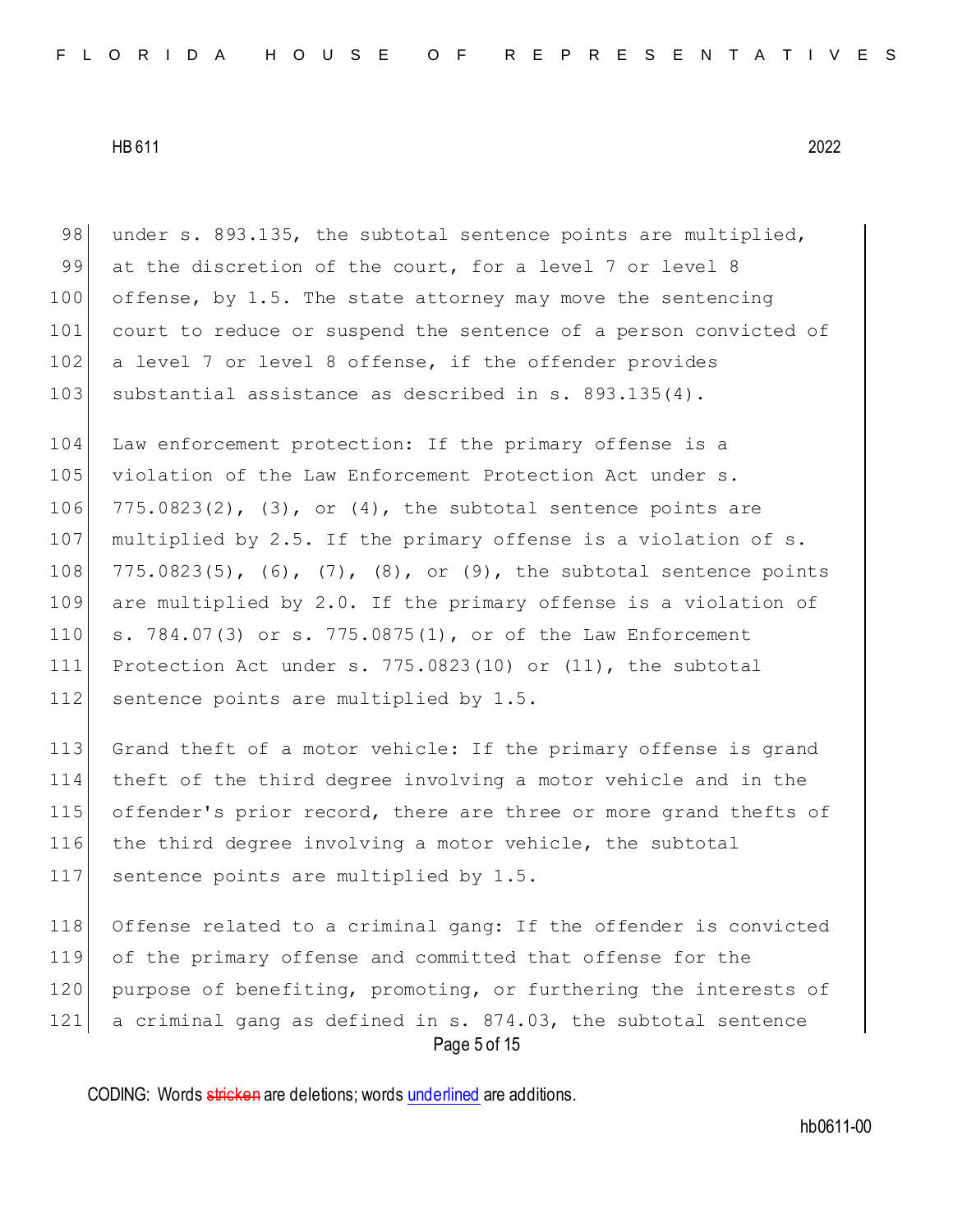122 points are multiplied by 1.5. If applying the multiplier results 123 in the lowest permissible sentence exceeding the statutory 124 maximum sentence for the primary offense under chapter 775, the 125 court may not apply the multiplier and must sentence the 126 defendant to the statutory maximum sentence.

127 Domestic violence in the presence of a child: If the offender is 128 convicted of the primary offense and the primary offense is a 129 crime of domestic violence, as defined in s. 741.28, which was 130 committed in the presence of a child under 16 years of age who 131 is a family or household member as defined in s. 741.28(3) with 132 the victim or perpetrator, the subtotal sentence points are 133 multiplied by 1.5.

 Adult-on-minor sex offense: If the offender was 18 years of age or older and the victim was younger than 18 years of age at the 136 time the offender committed the primary offense, and if the 137 primary offense was an offense committed on or after October 1, 2014, and is a violation of s. 787.01(2) or s. 787.02(2), if the violation involved a victim who was a minor and, in the course of committing that violation, the defendant committed a sexual battery under chapter 794 or a lewd act under s. 800.04 or s. 142 847.0135(5) against the minor; s. 787.01(3)(a)2. or 3.; s. 787.02(3)(a)2. or 3.; s. 794.011, excluding s. 794.011(10); s. 800.04; or s. 847.0135(5), the subtotal sentence points are multiplied by 2.0. If applying the multiplier results in the

## Page 6 of 15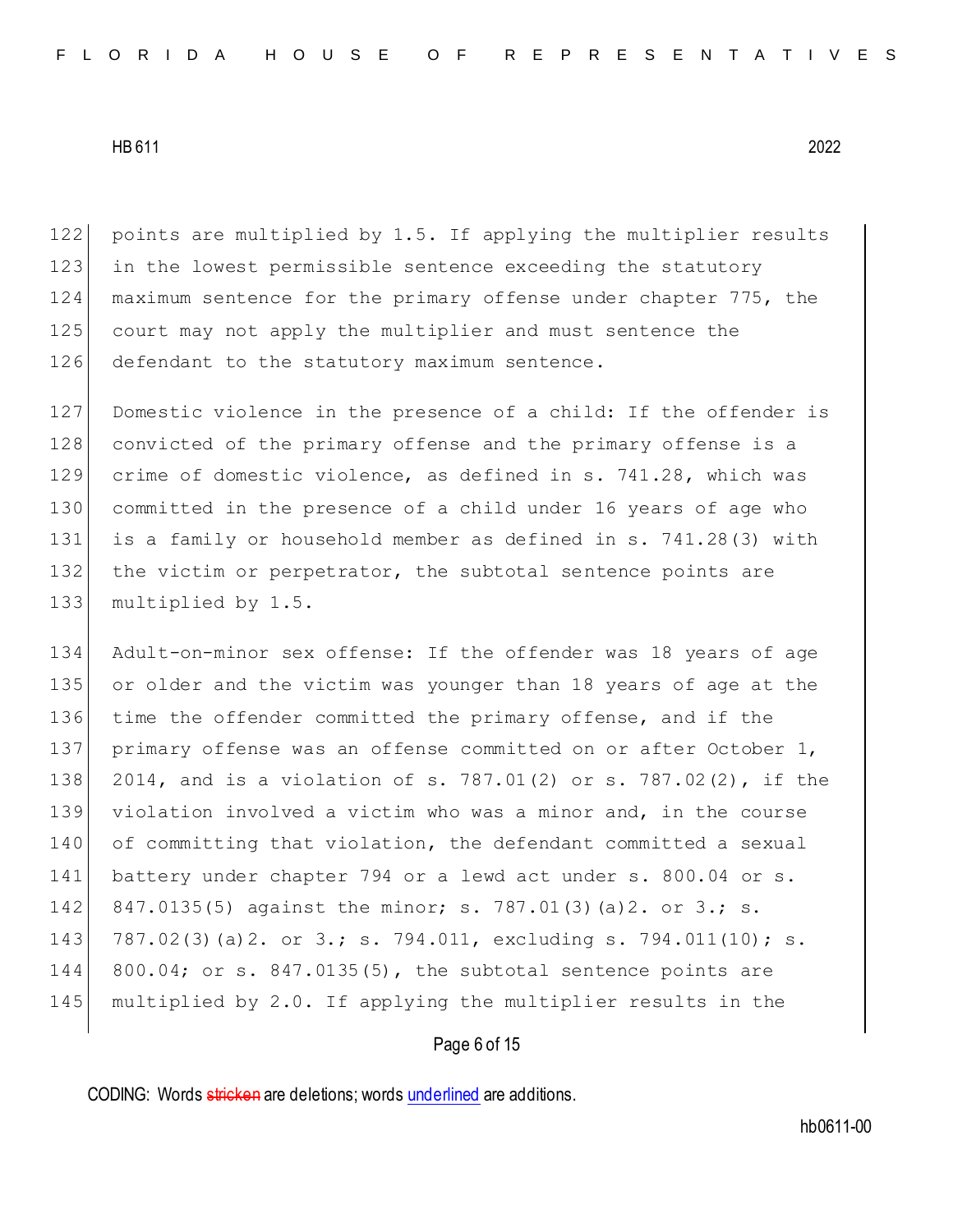146 lowest permissible sentence exceeding the statutory maximum 147 sentence for the primary offense under chapter 775, the court 148 may not apply the multiplier and must sentence the defendant to 149 the statutory maximum sentence. 150 3. If the community sanction violation is resolved through

151 the alternative sanctioning program under s. 948.06(9), no 152 points are assessed. If a community sanction violation not 153 resolved through the alternative sanctioning program is before 154 the court, no points are assessed for prior violations that were 155 resolved through the alternative sanctioning program.

156 Section 2. Paragraph (c) of subsection (1), paragraph (f) 157 of subsection (2), subsection (4), and paragraphs (c), (d), (e), 158 and (i) of subsection (9) of section 948.06, Florida Statutes, 159 are amended to read:

160 948.06 Violation of probation or community control; 161 revocation; modification; continuance; failure to pay 162 restitution or cost of supervision.-

163 (1)

164 (c) If a probationer or offender on community control 165 commits a technical violation, the probation officer shall 166 determine whether the probationer or offender on community 167 control is eligible for the alternative sanctioning program 168 under subsection (9). If the probation officer determines that 169 the probationer or offender on community control is eligible, 170 the probation officer may proceed with the alternative

Page 7 of 15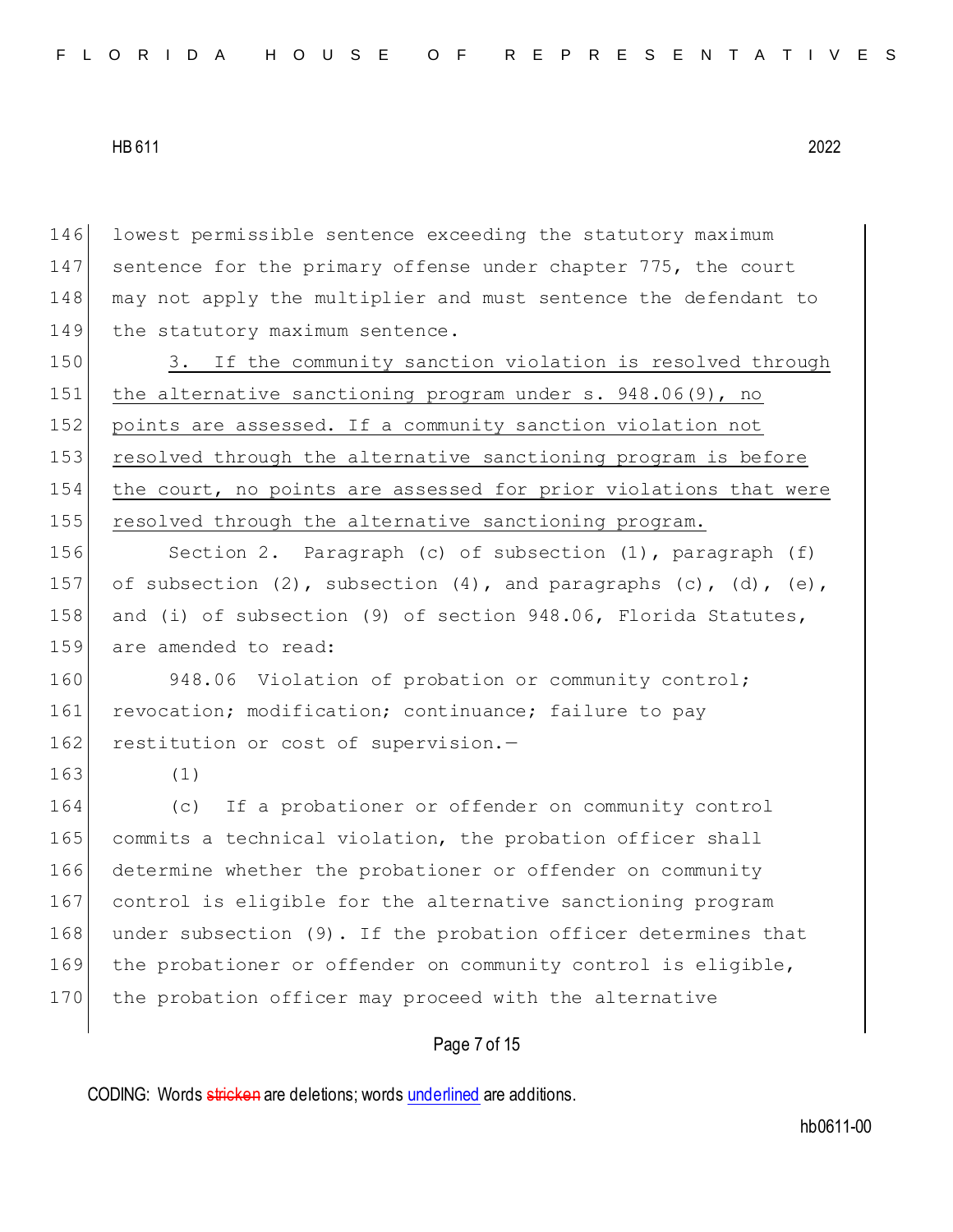171 sanctioning program in lieu of filing an affidavit of violation 172 with the court. If the probationer or offender on community 173 control is eligible for the alternative sanctioning program and 174 the violation is a low-risk violation, as defined in paragraph 175 (9)(b), the probation officer shall proceed with the alternative 176 sanctioning program in lieu of filing an affidavit of violation 177 with the court unless directed by the court to submit or file an 178 affidavit of violation pursuant to paragraph (9)(i). For 179 purposes of this section, the term "technical violation" means 180 an alleged violation of supervision that is not a new felony 181 offense, a misdemeanor violation of chapter 784, a misdemeanor 182 crime of domestic violence, as defined in s. 741.28, or a 183 misdemeanor under s. 316.193, s. 741.29, s. 741.31, s. 784.046, 184 s. 784.047, s. 784.048, s. 784.0487, s. 784.049, or s. 787.025 185 misdemeanor offense, or criminal traffic offense other than a 186 misdemeanor violation of s. 322.34. 187 (2) 188 (f)1. Except as provided in subparagraph 4.  $\frac{3}{2}$  or upon 189 waiver by the probationer, the court shall modify or continue a

190 probationary term upon finding a probationer in violation when 191 all of the following apply:

192 a. The term of supervision is probation.

193 b. The probationer does not qualify as a violent felony 194 offender of special concern, as defined in paragraph  $(8)(b)$ . 195 c. The violation is a low-risk technical violation, as

## Page 8 of 15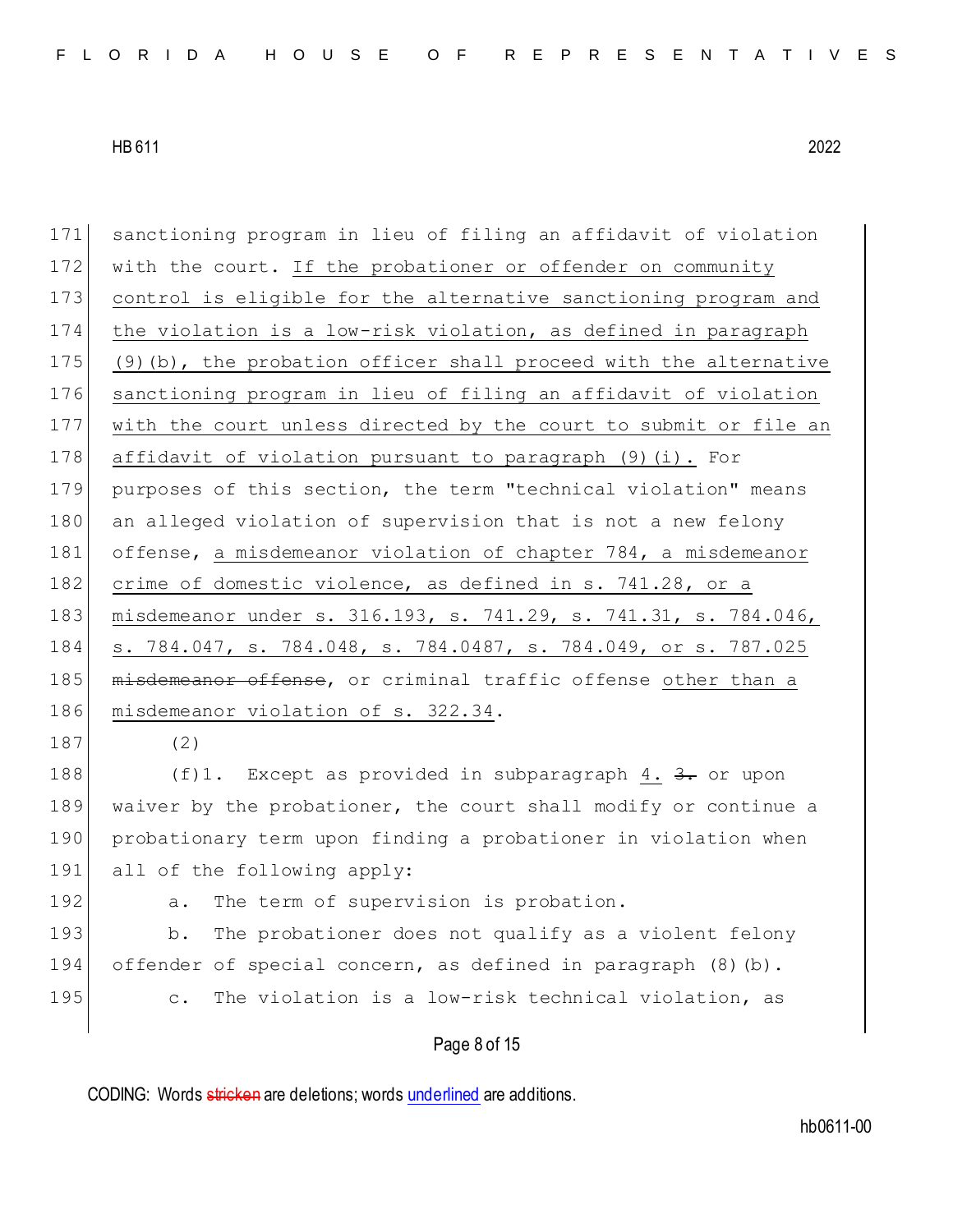196 defined in paragraph (9)(b).

197 d. The court has not, on two or more separate occasions, 198 previously found the probationer in violation of his or her 199 probation pursuant to a filed violation of probation affidavit 200 during the current term of supervision. A probationer who has 201 successfully completed sanctions through the alternative 202 sanctioning program is eligible for mandatory modification or 203 continuation of his or her probation.

204 2. Upon modifying probation under subparagraph 1., the 205 court may include in the sentence a maximum of 90 days in county 206 jail as a special condition of probation. If the court has 207 previously found the probationer in violation of his or her 208 probation and modified probation with up to 90 days in county 209 jail as a special condition of probation it may, upon 210 modification of probation under subparagraph 1., include in the 211 sentence a maximum of 120 days in county jail as a special 212 condition of probation.

213 3.2. Upon modifying probation under subparagraph 1., the 214 court may include in the sentence a maximum of 90 days in county 215 jail as a special condition of probation.

216 4.3. Notwithstanding s. 921.0024, if a probationer meets 217 the criteria for mandatory modification in subparagraph 1. but 218 has less time on supervision remaining than the number of days 219 in jail authorized in subparagraph 2. than 90 days of

220 supervision remaining on his or her term of probation and meets

# Page 9 of 15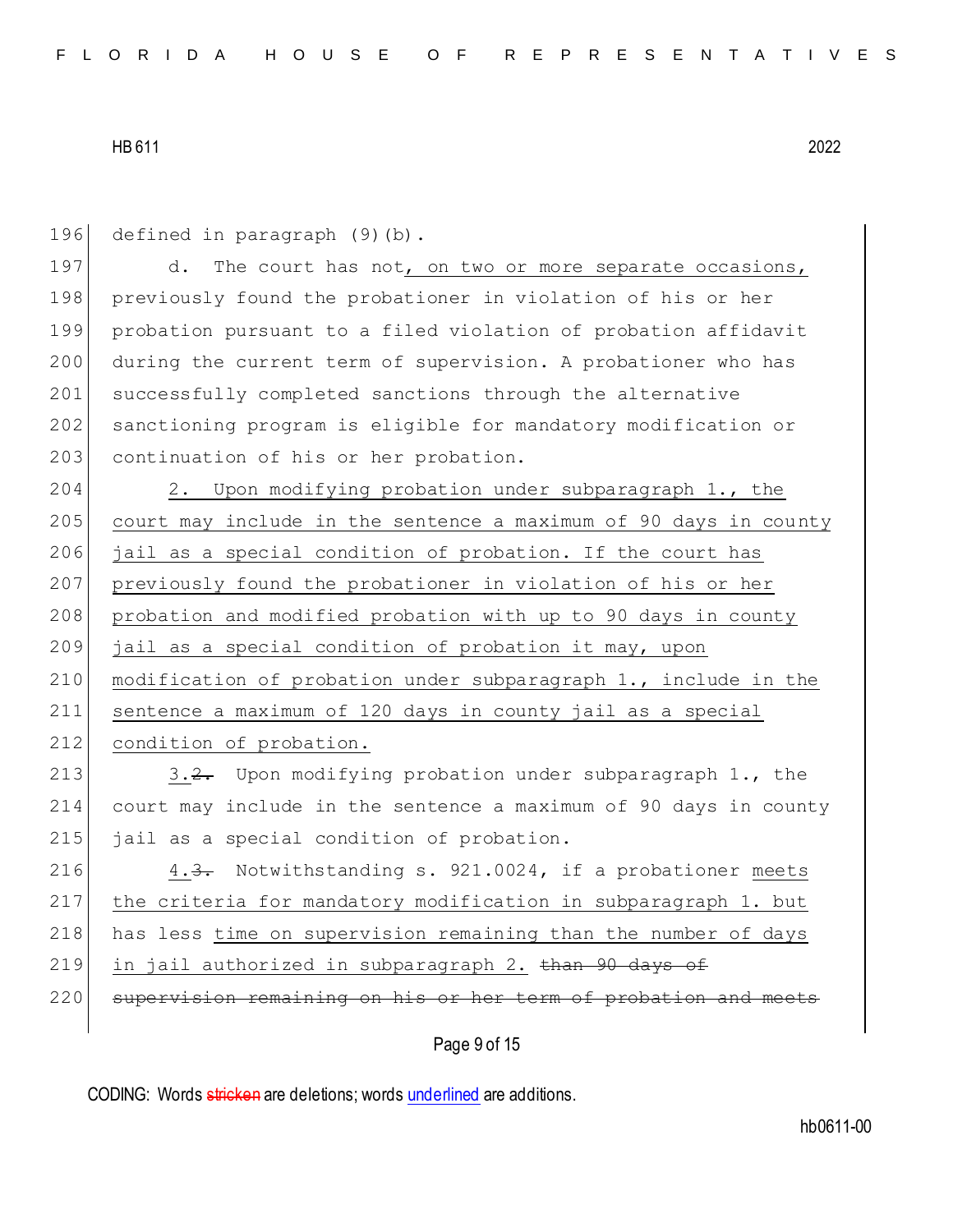221 the criteria for mandatory modification or continuation in 222 subparagraph 1., the court may revoke probation and sentence the 223 probationer to a maximum of 90 or 120 days in county jail as 224 provided in subparagraph 2.

 5.4. For purposes of imposing a jail sentence under this paragraph only, the court may grant credit only for time served in the county jail since the probationer's most recent arrest 228 for the violation. However, the court may not order the probationer to a total term of incarceration greater than the 230 maximum provided by s. 775.082.

231 (4) Notwithstanding any other provision of this section, a 232 felony probationer or an offender in community control who is 233 arrested for violating his or her probation or community control 234 in a material respect may be taken before the court in the 235 county or circuit in which the probationer or offender was 236 arrested. That court shall advise him or her of the charge of a 237 violation and, if such charge is admitted, shall cause him or 238 her to be brought before the court that granted the probation or 239 community control. If the violation is not admitted by the 240 probationer or offender, the court may commit him or her or 241 release him or her with or without bail to await further 242 hearing. However, if the probationer or offender is under 243 supervision for any criminal offense proscribed in chapter 794, 244 s. 800.04(4), (5), (6), s. 827.071, or s. 847.0145, or is a 245 registered sexual predator or a registered sexual offender, or

#### Page 10 of 15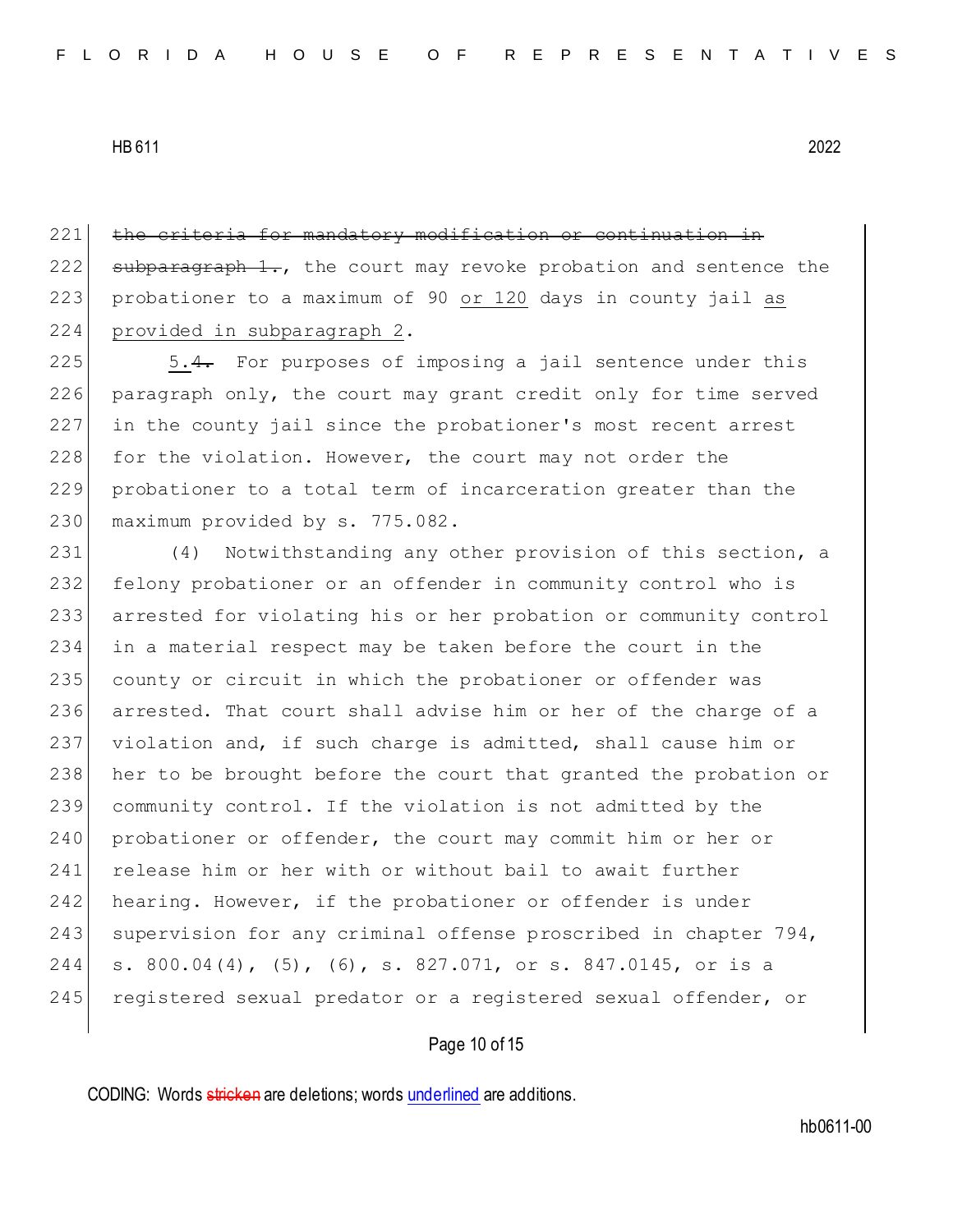246 is under supervision for a criminal offense for which he or she 247 would meet the registration criteria in s. 775.21, s. 943.0435, 248 or s. 944.607 but for the effective date of those sections, the 249 court must make a finding that the probationer or offender is 250 not a danger to the public prior to release with or without 251 bail. In determining the danger posed by the offender's or 252 probationer's release, the court may consider the nature and 253 circumstances of the violation and any new offenses charged; the 254 offender's or probationer's past and present conduct, including 255 convictions of crimes; any record of arrests without conviction 256 for crimes involving violence or sexual crimes; any other 257 evidence of allegations of unlawful sexual conduct or the use of 258 violence by the offender or probationer; the offender's or 259 probationer's family ties, length of residence in the community, 260 employment history, and mental condition; his or her history and 261 conduct during the probation or community control supervision 262 from which the violation arises and any other previous 263 supervisions, including disciplinary records of previous 264 incarcerations; the likelihood that the offender or probationer 265 will engage again in a criminal course of conduct; the weight of 266 the evidence against the offender or probationer; and any other 267 facts the court considers relevant. The court, as soon as is 268 practicable, shall give the probationer or offender an 269 opportunity to be fully heard on his or her behalf in person or 270 by counsel. If the alleged violation is a criminal traffic

# Page 11 of 15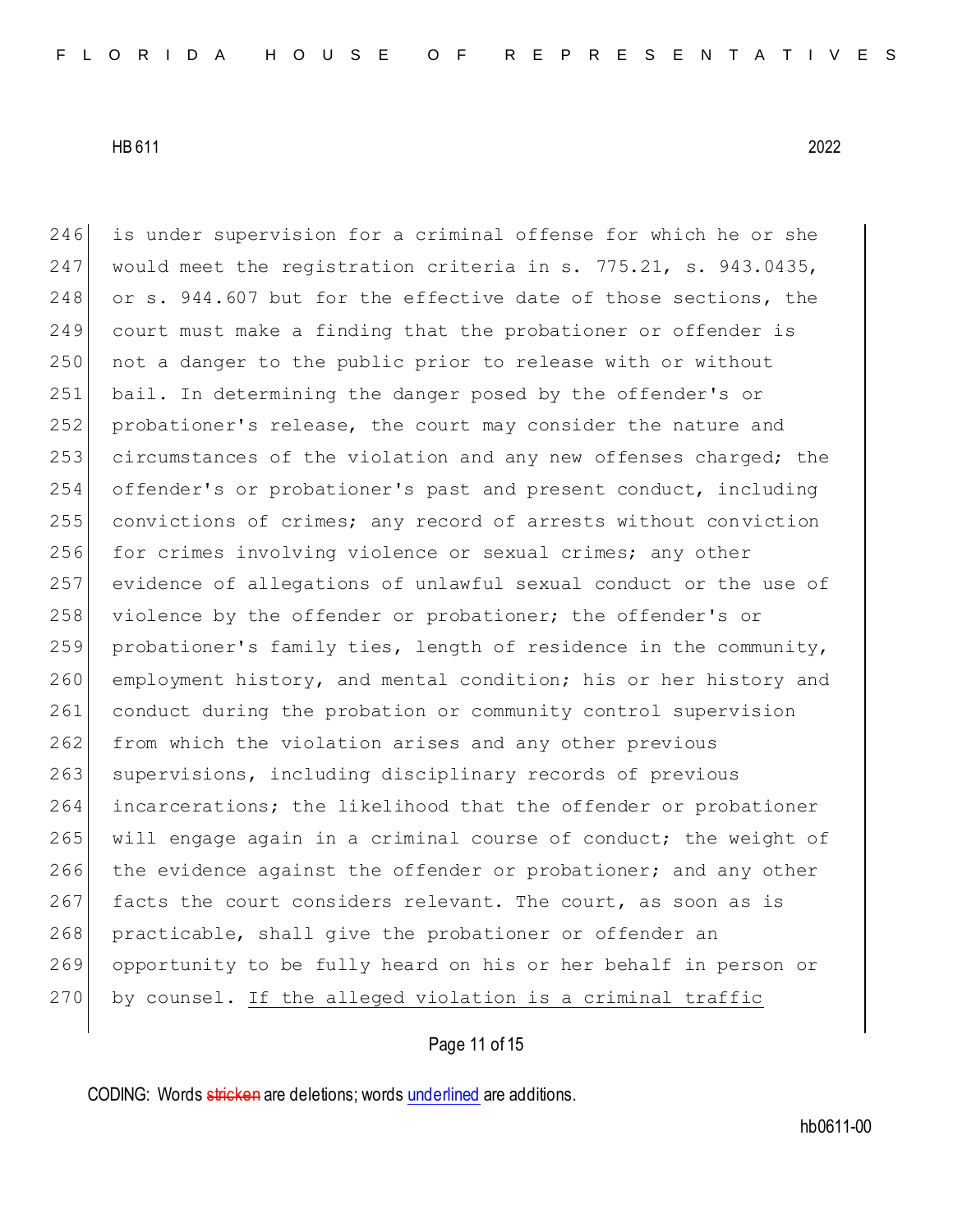| 271 | offense or a low-risk violation, as defined in paragraph (9) (b), |
|-----|-------------------------------------------------------------------|
| 272 | the court shall, within 20 days after arrest, give the            |
| 273 | probationer or offender an opportunity to be fully heard on his   |
| 274 | or her behalf in person or by counsel. If no hearing is held      |
| 275 | within 20 days after arrest, the court shall release the          |
| 276 | probationer or offender without bail. The court may impose        |
| 277 | nonmonetary conditions of release. After the hearing, the court   |
| 278 | shall make findings of fact and forward the findings to the       |
| 279 | court that granted the probation or community control and to the  |
| 280 | probationer or offender or his or her attorney. The findings of   |
| 281 | fact by the hearing court are binding on the court that granted   |
| 282 | the probation or community control. Upon the probationer or       |
| 283 | offender being brought before it, the court that granted the      |
| 284 | probation or community control may revoke, modify, or continue    |
| 285 | the probation or community control or may place the probationer   |
| 286 | into community control as provided in this section. However, the  |
| 287 | probationer or offender shall not be released and shall not be    |
| 288 | admitted to bail, but shall be brought before the court that      |
| 289 | granted the probation or community control if any violation of    |
| 290 | felony probation or community control other than a failure to     |
| 291 | pay costs or fines or make restitution payments is alleged to     |
| 292 | have been committed by:                                           |
| 293 | A violent felony offender of special concern, as<br>(a)           |
| 294 | defined in this section;                                          |
| 295 | A person who is on felony probation or community<br>(b)           |
|     |                                                                   |

# Page 12 of 15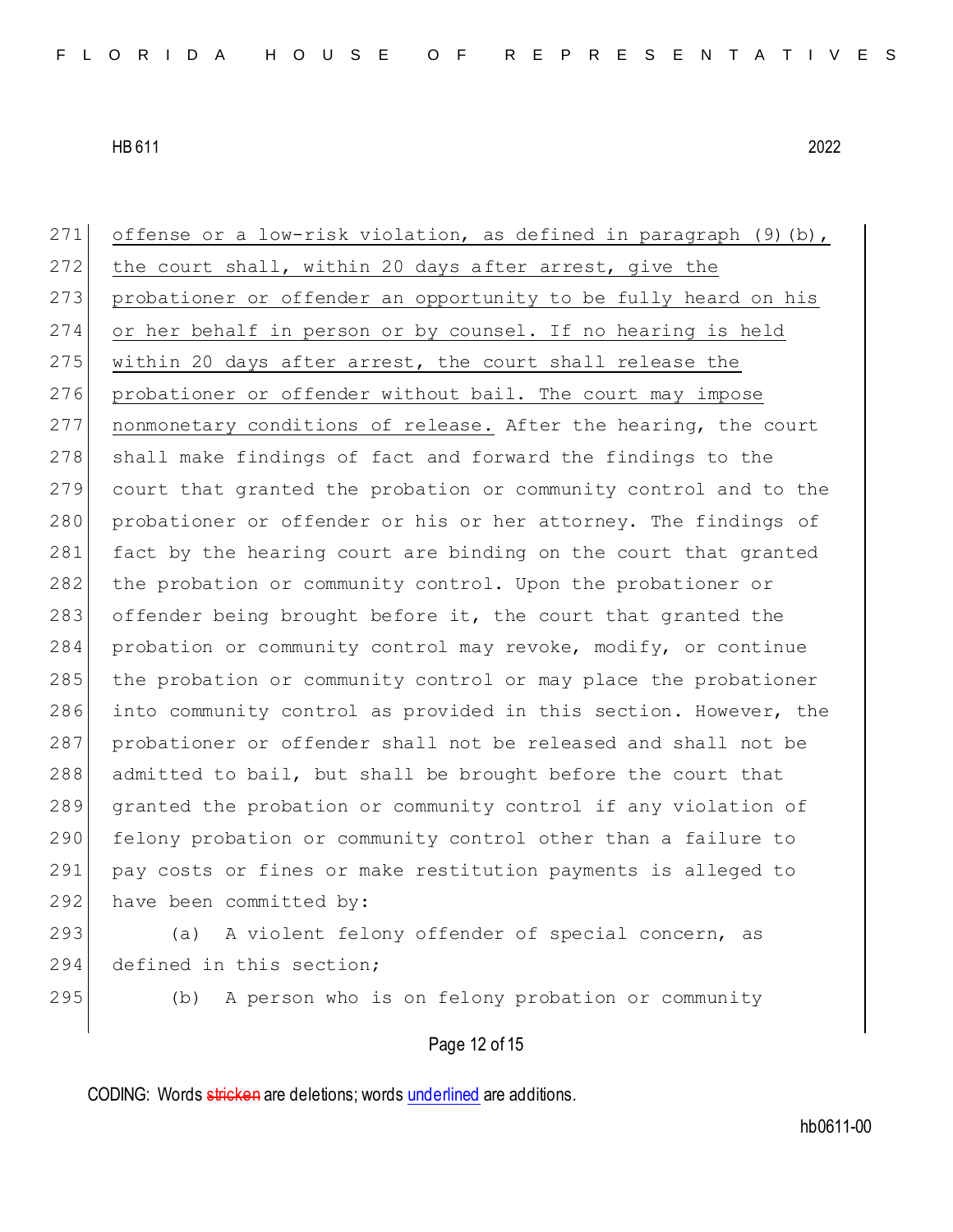|  |  |  |  |  |  | FLORIDA HOUSE OF REPRESENTATIVES |  |  |  |  |  |  |  |  |
|--|--|--|--|--|--|----------------------------------|--|--|--|--|--|--|--|--|
|--|--|--|--|--|--|----------------------------------|--|--|--|--|--|--|--|--|

 control for any offense committed on or after the effective date of this act and who is arrested for a qualifying offense as 298 defined in this section; or (c) A person who is on felony probation or community control and has previously been found by a court to be a 301 habitual violent felony offender as defined in s. 775.084(1)(b), a three-time violent felony offender as defined in s.  $775.084(1)(c)$ , or a sexual predator under s. 775.21, and who is arrested for committing a qualifying offense as defined in this section on or after the effective date of this act. 306 (9) (c) As used in this subsection, the term "moderate-risk 308 violation" means any of the following: 1. A violation identified in paragraph (b), when committed 310 by an offender on community control. 2. Failure to remain at an approved residence by an offender on community control. 313 3. A third violation identified in paragraph (b) by a probationer within the current term of supervision. 4. A new misdemeanor offense that is not a misdemeanor violation of chapter 784, a misdemeanor crime of domestic violence, as defined in s. 741.28, or a misdemeanor under s. 318 316.193, s. 741.29, s. 741.31, s. 784.046, s. 784.047, s. 784.048, s. 784.0487, s. 784.049, or s. 787.025. 320 5.4. Any other violation as determined by administrative

Page 13 of 15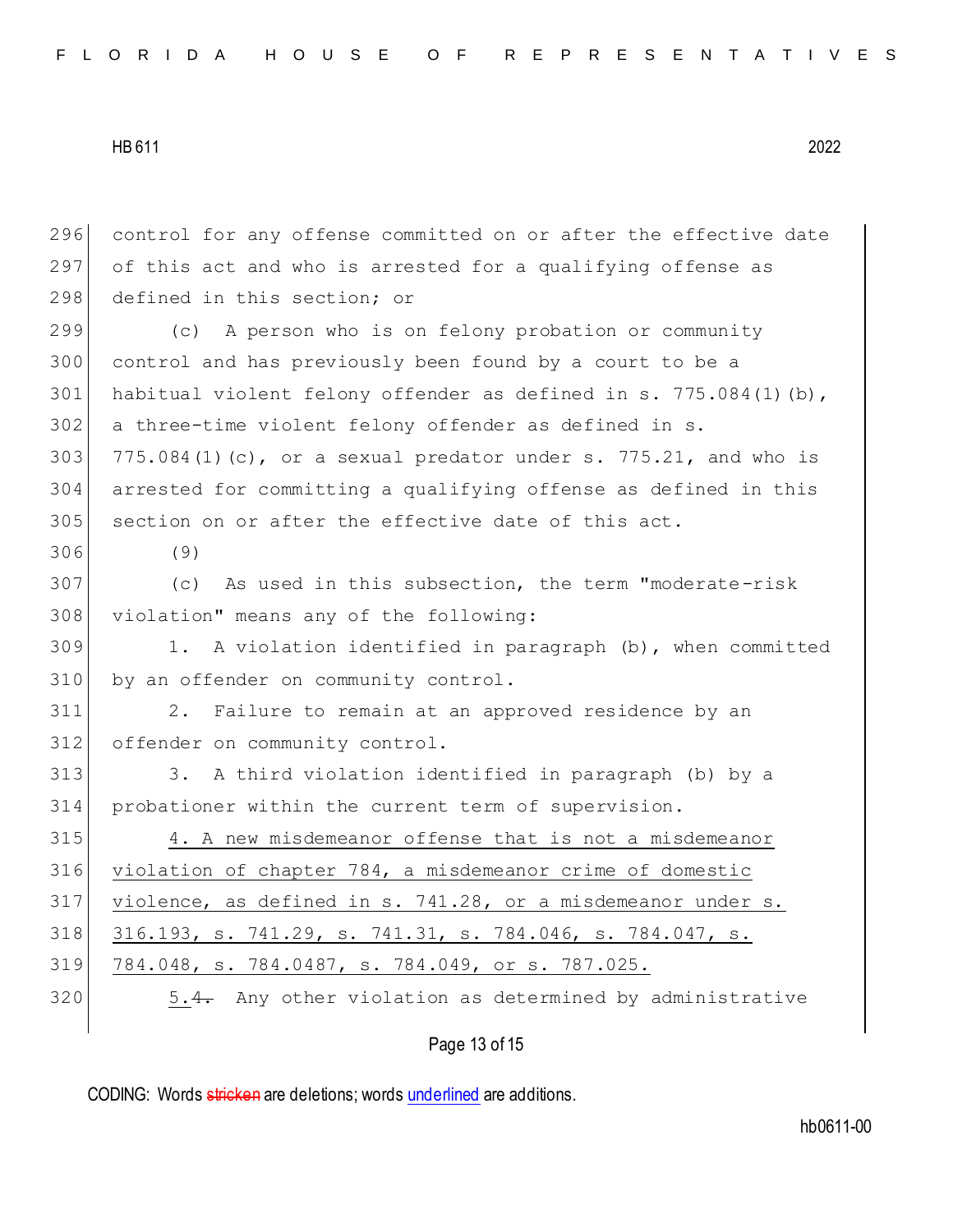| 321 | order of the chief judge of the circuit.                         |
|-----|------------------------------------------------------------------|
| 322 | A probationer or offender on community control is not<br>(d)     |
| 323 | eligible for an alternative sanction if:                         |
| 324 | 1. He or she is a violent felony offender of special             |
| 325 | concern as defined in paragraph (8)(b);                          |
| 326 | 2. The violation is a felony, a misdemeanor violation of         |
| 327 | chapter 784, a misdemeanor crime of domestic violence, as        |
| 328 | defined in s. 741.28, or a misdemeanor under s. 316.193, s.      |
| 329 | 741.29, s. 741.31, s. 784.046, s. 784.047, s. 784.048, s.        |
| 330 | 784.0487, s. 784.049, or s. 787.025 misdemeanor, or criminal     |
| 331 | traffic offense other than a misdemeanor violation of s. 322.34; |
| 332 | The violation is absconding;<br>3.                               |
| 333 | 4. The violation is of a stay-away order or no-contact           |
| 334 | order;                                                           |
| 335 | The violation is not identified as low-risk or<br>5.             |
| 336 | moderate-risk under this subsection or by administrative order;  |
| 337 | 6. He or she has a prior moderate-risk level violation           |
| 338 | during the current term of supervision;                          |
| 339 | 7. He or she has three prior low-risk level violations           |
| 340 | during the same term of supervision;                             |
| 341 | 8. The term of supervision is scheduled to terminate in          |
| 342 | less than 90 days; or                                            |
| 343 | The terms of the sentence prohibit alternative<br>9.             |
| 344 | sanctioning.                                                     |
| 345 | For a first or second low-risk violation, as defined<br>(e)      |
|     | Page 14 of 15                                                    |